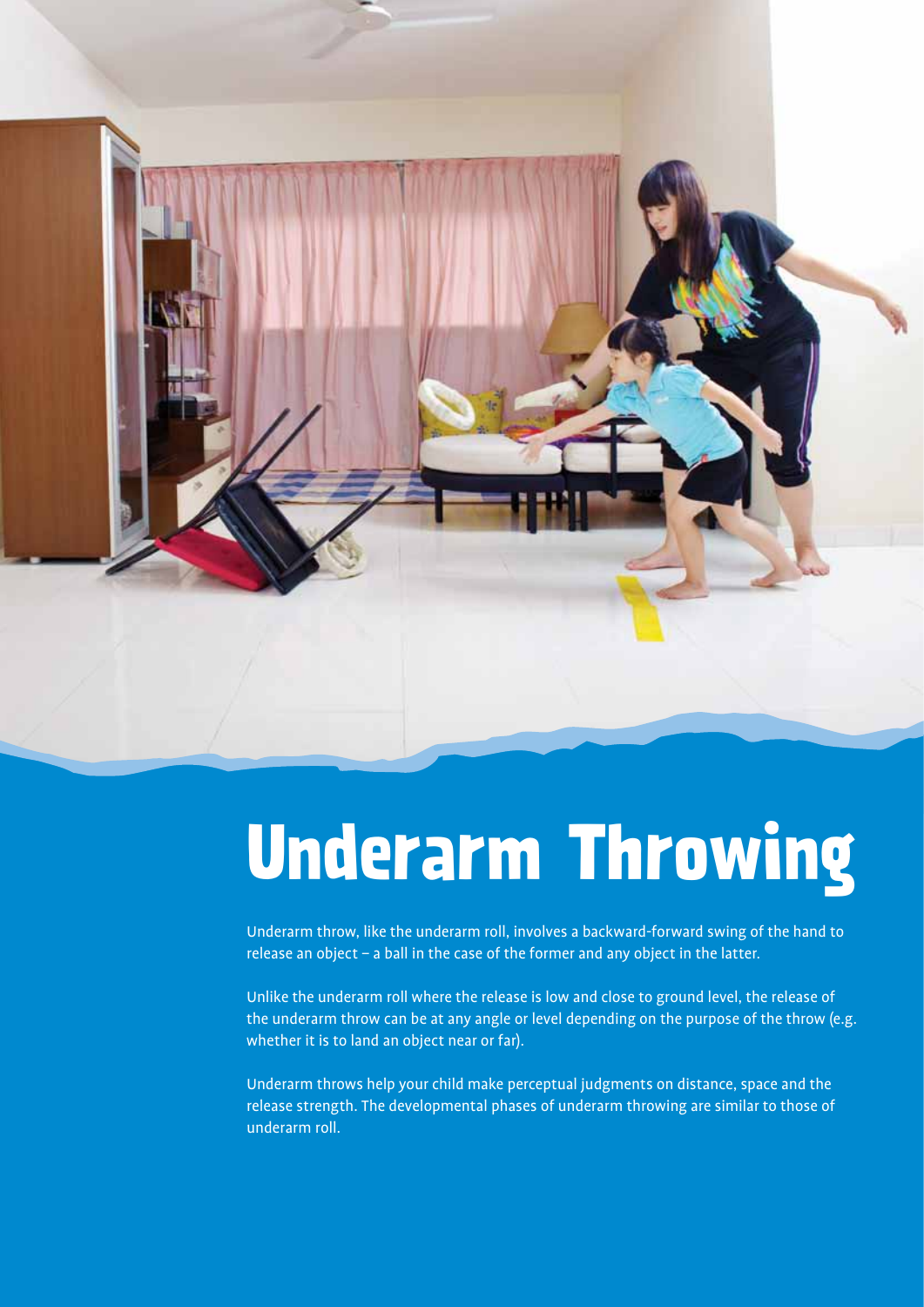### **Teaching Strategies** Underarm Throwing

#### What to do if your child...



### **distance and strength of throw?**

- Place three containers of different heights and shapes at different distances.
- Get your child to throw bean bags or rolled up socks into each, starting with the one closest to him.



**... needs to develop awareness of different strength required for throwing different objects?**

• Get your child to practise throwing different objects (e.g. small stuffed toys, rolled up socks/towels, bean bags, frisbees).

#### **... needs cues for the throwing sequence?**

- Place a footprint marker on the floor to indicate where he should step.
- Give step-by-step cues: "Step, swing, throw and point" for your child to follow accordingly.

**... needs to develop awareness of different strength required for throwing at different levels?**

• Get your child to practise throwing to hit different targets (e.g. quoits, stuffed toys), for different purposes (e.g. to land far or near) and at different levels.



#### **Approximate Age of Development (in years)**



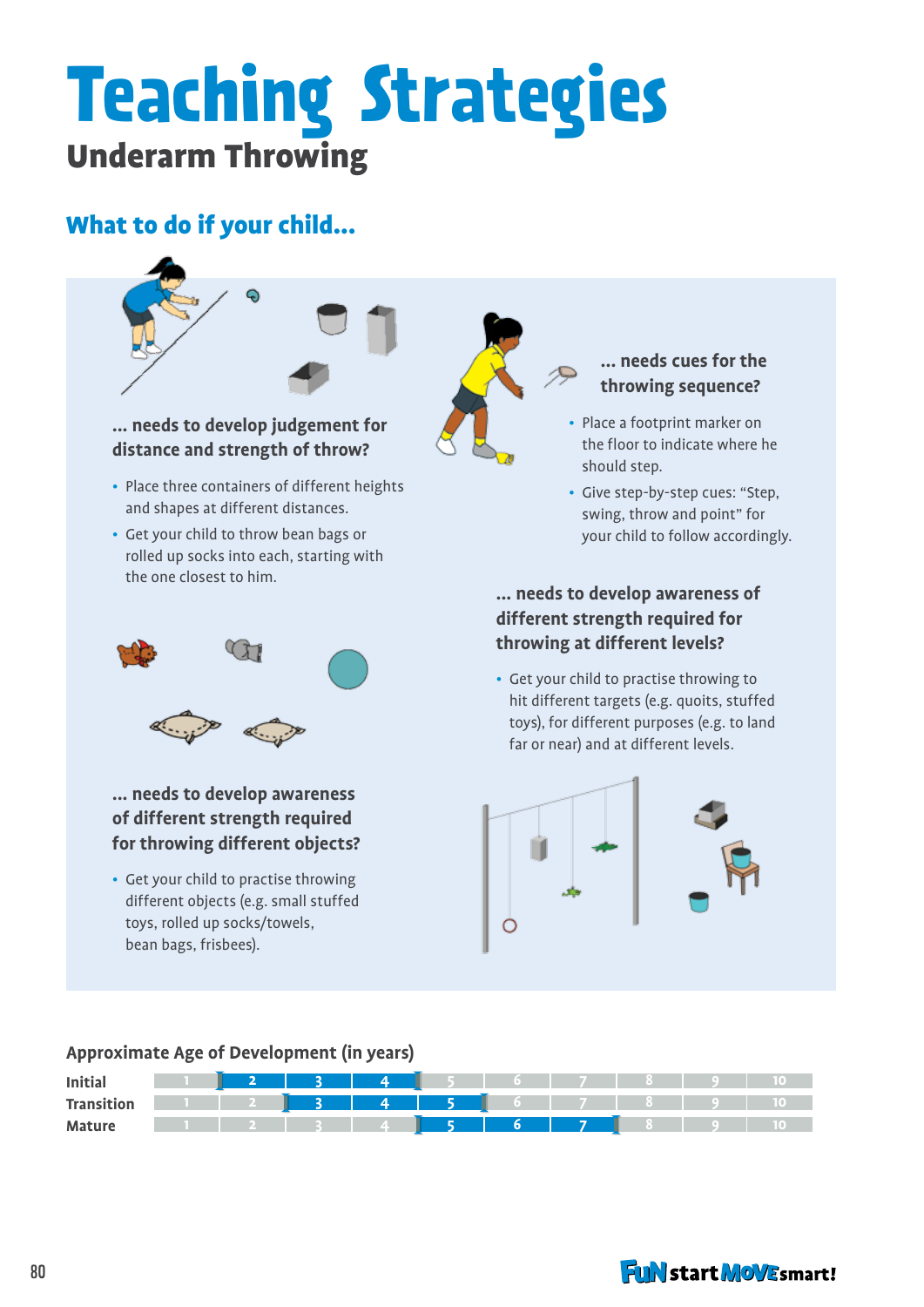## **Variations**

#### "Can your child throw an object underarm...?"

|                                   | <b>Force/Effort</b>                                                                                                                     | <b>Time</b>                                                                                |                                                                                                                                     | <b>Flow</b>                                                                                                                 |
|-----------------------------------|-----------------------------------------------------------------------------------------------------------------------------------------|--------------------------------------------------------------------------------------------|-------------------------------------------------------------------------------------------------------------------------------------|-----------------------------------------------------------------------------------------------------------------------------|
| How the<br>body moves             | • as far as possible<br>(e.g. to the end of the room)<br>• to hit a near/far target<br>• using his dominant/non-<br>dominant hand       | · slowly/quickly<br>• after two or three<br>backswings<br>• after making two jumps         |                                                                                                                                     | • without moving his<br>free hand<br>• swinging his free hand in<br>opposition to his ball-hand<br>• standing inside a hoop |
|                                   | <b>Location</b>                                                                                                                         |                                                                                            | <b>Direction/Pathways</b>                                                                                                           | Levels/Extensions                                                                                                           |
| Where the<br>body moves           | • to land over/in between<br>the lines<br>• to land on targets placed at<br>different distances<br>• to hit bottles hanging<br>overhead | • to the left/right<br>• upward<br>• at an angle close to/at a<br>distance from the ground |                                                                                                                                     | • so that it 'draws' a rainbow<br>• upward near/far<br>• at waist level                                                     |
| With whom/<br>What the body moves | <b>Self (body parts)/People</b>                                                                                                         |                                                                                            | <b>Objects</b>                                                                                                                      |                                                                                                                             |
|                                   | • with left/right hand<br>• for it to touch your legs<br>• to land on/near your thrown object                                           |                                                                                            | • such as a face towel or a pair of<br>rolled-up socks<br>• into a basket/box placed near/far on a chair<br>• to hit a rolling ball |                                                                                                                             |

#### **COMBINATIONS**

- Gently but quickly without moving his free hand
- Upward from a seated position for it to land on his left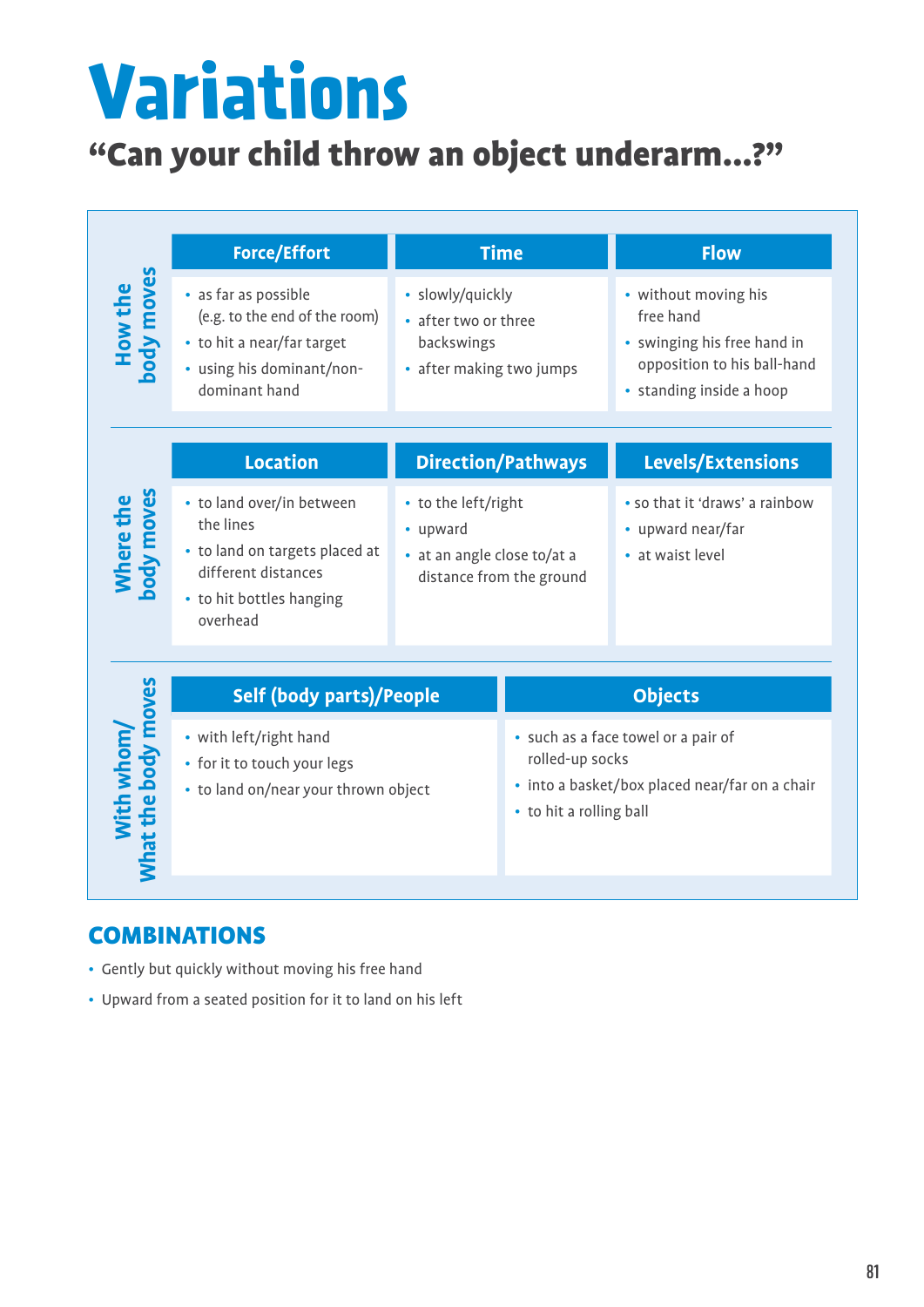

**object control skills**



**• An inverted chair can be hazardous. You must keep a watchful eye on your child during this activity.**

#### What you need

- Newspapers, rolled up to make rings
- A chair



#### **HOW TO PLAY**

• Together with your child, roll up newspapers and tape them together to form rings. Invert a chair so that its four legs are pointing upwards.

• Position your child a distance away from the chair. Get him to throw the newspaper rings, aiming for any of the legs of the chair.

 $\bullet\cdot$  Challenge your child to repeat the activity by standing further away from the chair.

#### Be aware

- Teach your child to aim. Ask him to pick one leg of the chair, and to keep his eyes fixed on that leg while he is throwing the ring.
- Make sure your child straightens his arms as he throws the rings. This will help with the accuracy of his throw.

#### Practice Makes Perfect

• Your child can look around the house for objects to aim at with his newspaper rings.